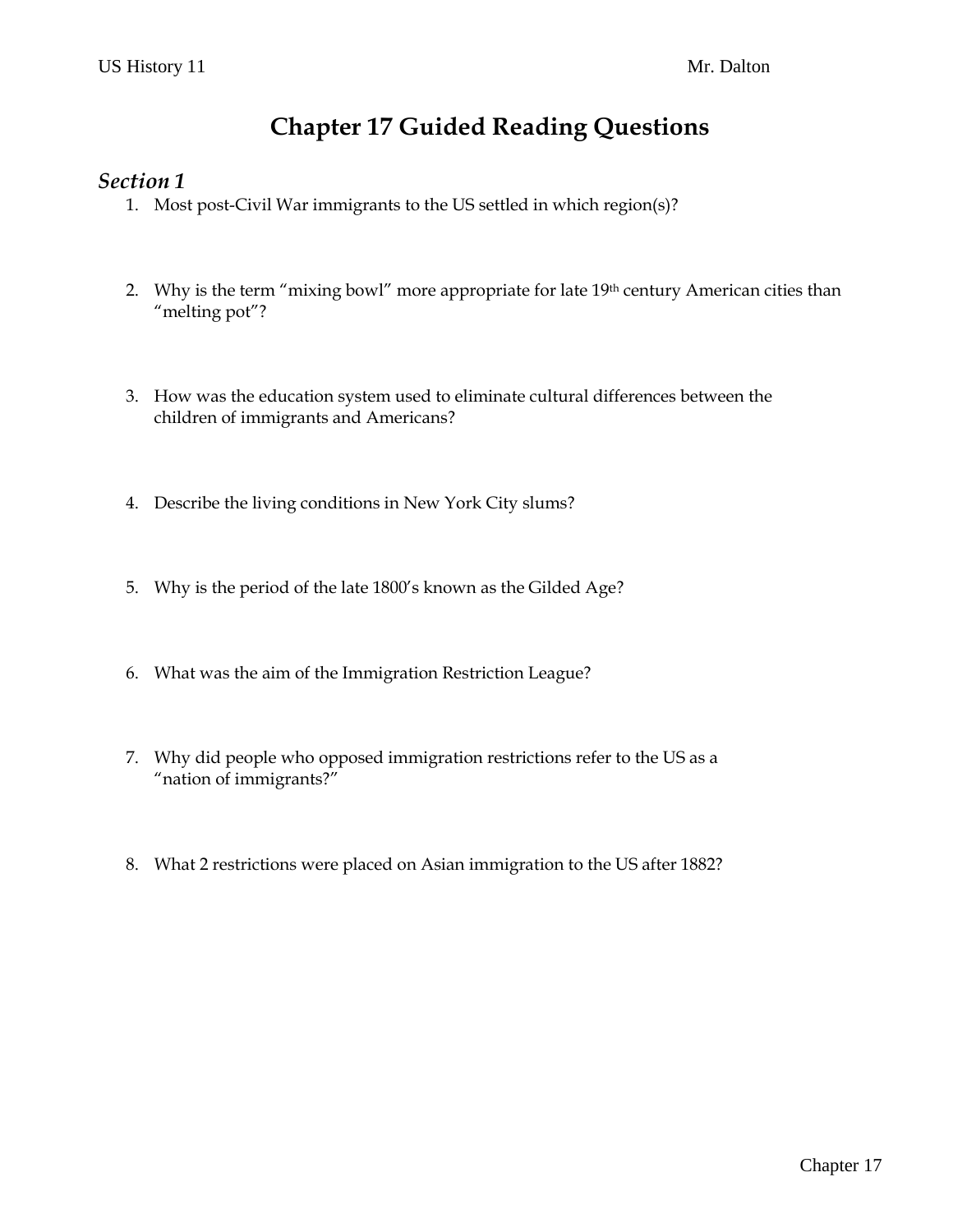#### *Section 2*

- 1. What was Jane Addams trying to do for immigrants at Hull House?
- 2. As well as immigrant problems, what other social problems were addressed by late 19th century reformers?

#### *Section 3*

- 1. Explain Booker T. Washington's plan for achieving social equality for American blacks.
- 2. How did W.E.B. Dubois's ideas differ from Washington's?

#### *Section 5*

- 1. After the Civil War, overcrowding made it necessary for American cities to expand in which direction?
- 2. What 2 logistical problems had to be overcome before construction of skyscrapers became possible?
- 3. How did Bessemer and Otis each contribute to the age of the skyscrapers?

#### *Section 6*

1. What development encouraged industry to spread beyond the East coast throughout the country?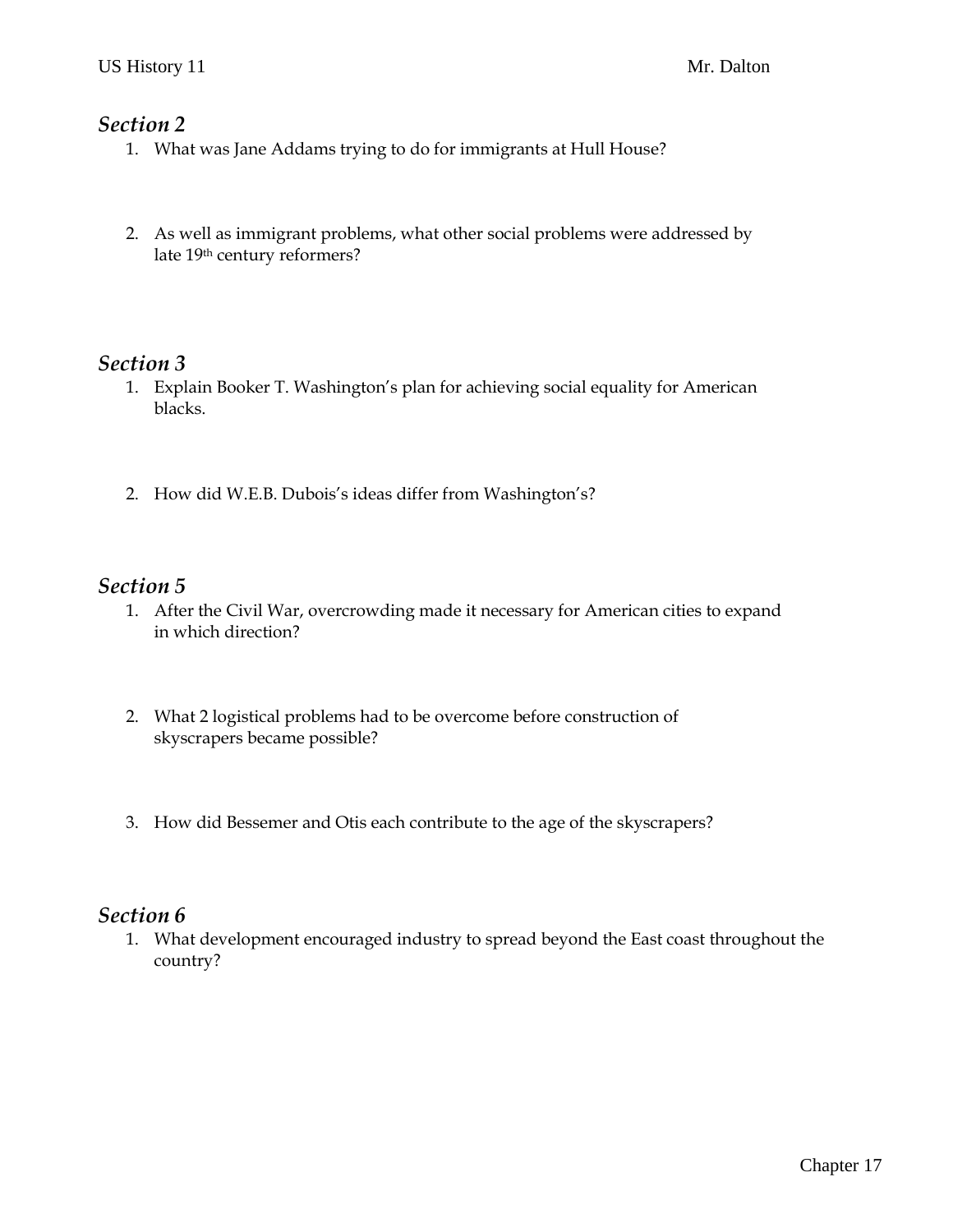# **Chapter 17 Vocabulary**

| Section 1                    |
|------------------------------|
| urbanization                 |
| "melting pots"               |
| "mixing bowls"               |
| slums                        |
| nativism                     |
| cultural pluralism           |
| <b>Chinese Exclusion Act</b> |
| "Gentlemen's Agreement"      |
| **assimilation               |
| **acculturation              |
| Section 2                    |

Jane Addams

#### NAACP

Ida B. Wells-Barnett